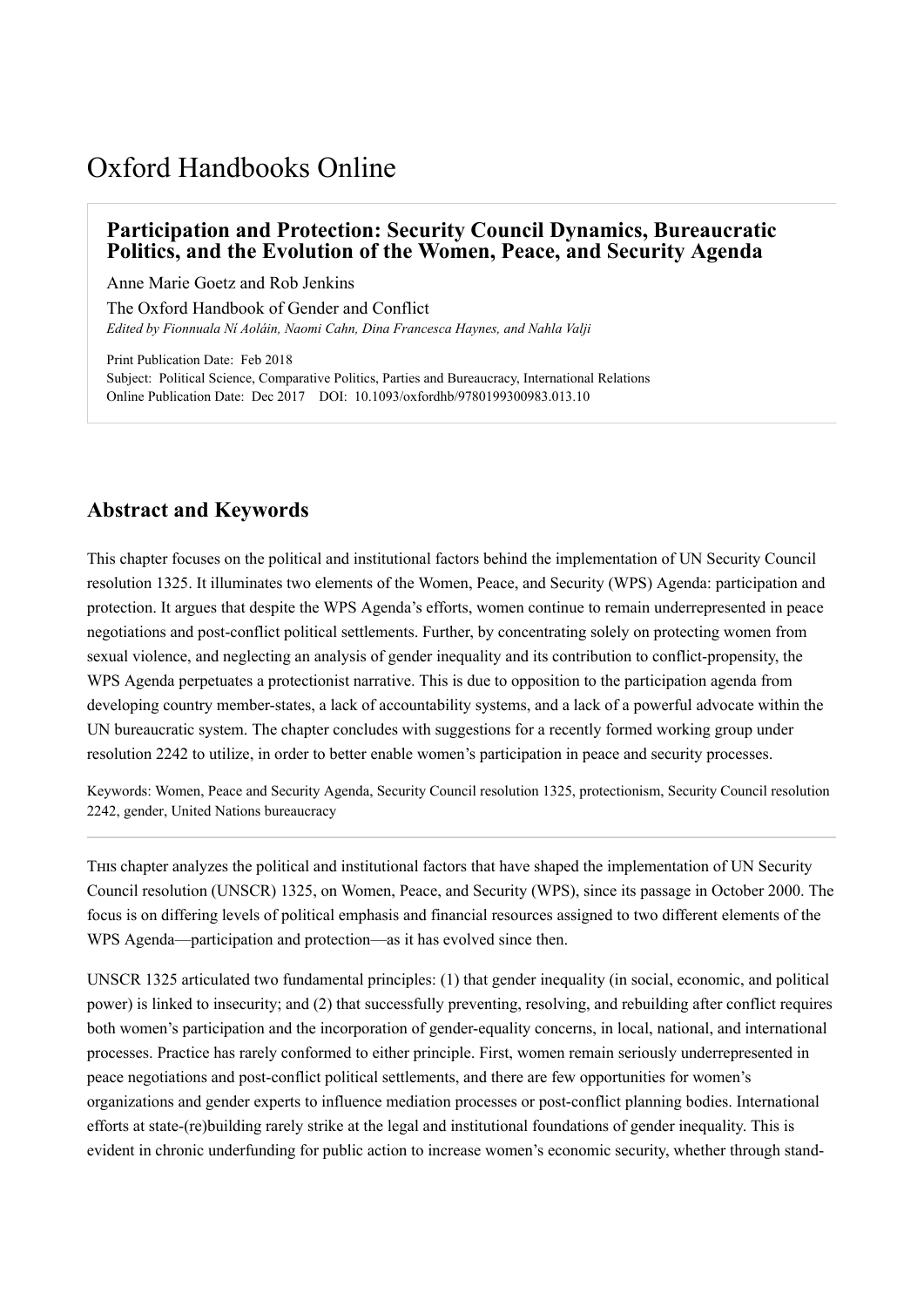alone programs or gender-aware administrative provisions. Service-delivery priorities and modalities rarely address women's post-conflict needs, and there is insufficient attention to gender-specific crimes or the gendered impacts of crimes in the mandates, staffing, and operational practices of transitional justice institutions.

A second component of the WPS Agenda, less tied to the imperative of women's *participation*, concerns women's *protection* in fragile, conflict, and post-conflict situations. **(p. 120)** The focus here has been war's consequences for women's insecurity, not how manifestations of gender inequality themselves may contribute to conflict propensity. The energy of donor governments and UN entities engaged in peace and security work has been targeted at reducing the rate at which women are subjected to violations of physical integrity as defined under international humanitarian and human rights law.

In contrast to the Security Council's halting progress in ensuring that women's organizations and gender experts are regularly consulted in UN-mediated peace processes, the Council has in recent years responded robustly to the imperative of protecting women from conflict-related sexual violence (CRSV) and responding to its aftermath. The [Council's country-specific instructions to UN missions are more specific on CRSV than on participation \(UN](#page-11-0) Women 2015, chap. 11). Monitoring and accountability systems ensure that alleged perpetrators of CRSV are named and sanctioned, and a system champion, the Special Representative of the Secretary-General on Sexual Violence in Conflict (SRSG-SVC), has been endowed with staff and resources to keep the issue on the radar of international bodies (operational and intergovernmental) within and beyond the United Nations. UN peacekeepers receive training in the prevention of sexual violence, and UN mediators are encouraged to ensure that it is addressed in various types of peace agreements [\(Jenkins and Goetz 2010](#page-10-0)).

A combination of political and institutional factors helps to explain differences in implementation between these "participation" and "protection" elements of the WPS Agenda. At the political level, the opposition to the participation agenda is part of a backlash from mainly developing country member-states against using donorfunded post-conflict state-building to advance what they consider Western agendas of social transformation. At the bureaucratic level, issues of women's participation in peace-building have lacked a powerful champion within the UN system, as well as functional accountability systems to ensure that entities charged with advancing women's participation have sufficient incentive to fulfill their responsibilities. In this chapter we review the divergence between participation and protection in the WPS resolutions, show how this reflects political differences between Security Council members, and how the divergence is being institutionalized within the UN bureaucracy.

### **Participation and Protection**

UNSCR 1325 does not specify what the proportion of women among peace and security decision-makers should be, or how to achieve that goal. Nor does it say what a "gender perspective" entails. UNSCR 1325 was in part driven by gender essentialism, in which women are conceived of as inherently peaceful ([Otto 2006](#page-10-1)). Essentialist arguments were subsequently backed with evidence to support the suggestion that women make a positive difference to the project of peace-building. For instance, quantitative studies have found that peace processes involving civil society last longer than closed, exclusive processes [\(Nilsson 2012](#page-10-2)). Peace processes that involve women, and agreements that  $(p. 121)$  include provisions for women's post-conflict political participation, last even longer ([O'Reilly, Sullebhain, and Paffenholz 2015](#page-10-3); [Stone 2014](#page-10-4)). However, the precise direction and dynamics of causality between women's participation, gender equality, and peace remain unclear. In general, it appears that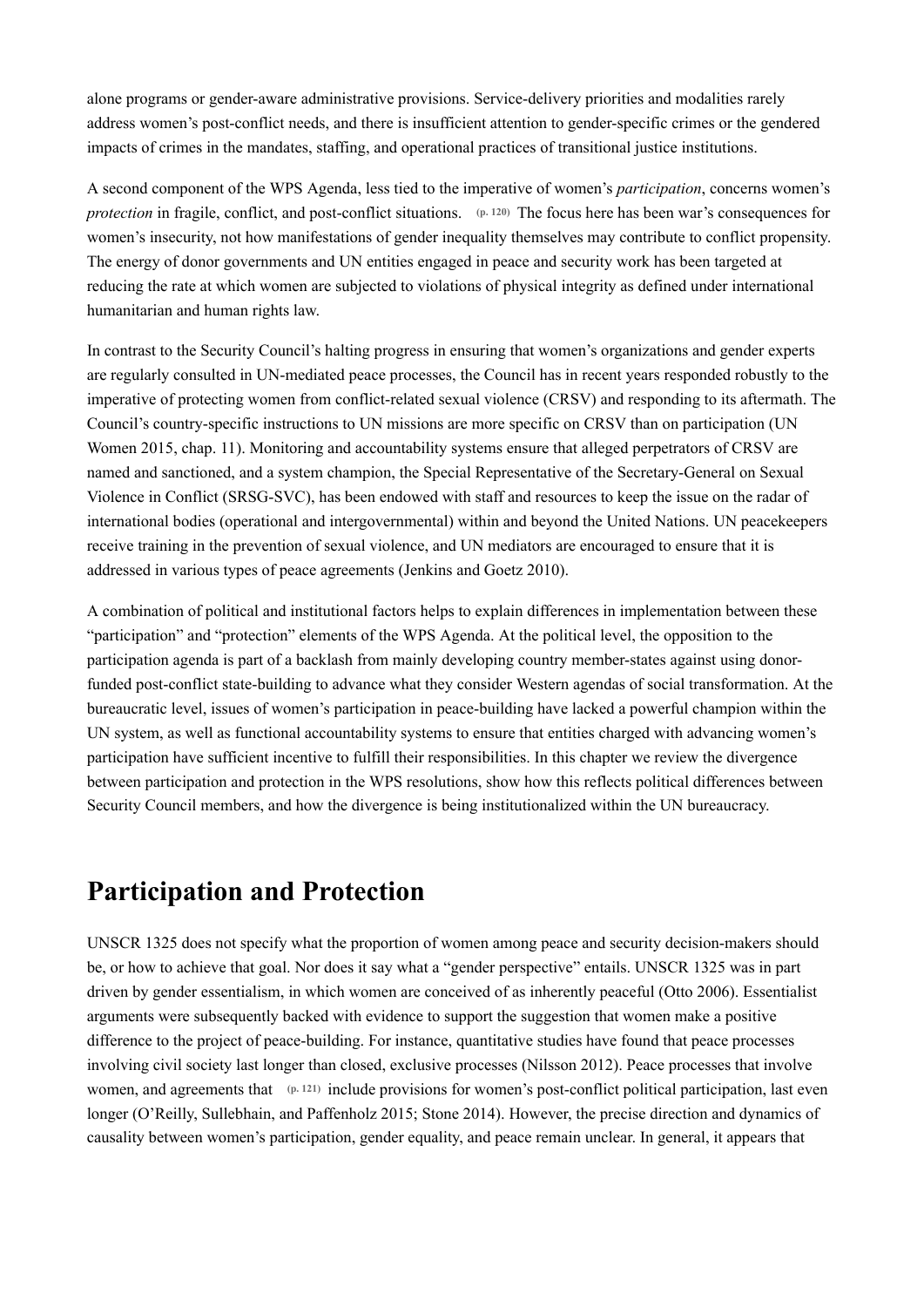basic security, the rule of law, and functioning governance institutions are prerequisites for building gender equality, not the other way around.

By 2005, it was apparent that neither the Council nor the United Nations' lead peace and security departments were taking UNSCR 1325 seriously. Although on other thematic issues on the Council's regular agenda—refugees, protecting civilians, and Children and Armed Conflict (CAAC)—the initial, broadly defined "breakthrough" resolutions were swiftly followed by additional resolutions establishing institutional mechanisms for implementation and accountability, this was not true for 1325. Indeed, in 2005, less than a third of relevant Security Council resolutions that year (on country situations, sanctions regimes, etc.) even mentioned 1325, let alone included implementation instructions [\(Butler, Mader, and Kean 2010\)](#page-9-0). While the Department of Peacekeeping Operations (DPKO) had deployed senior gender advisors to some UN missions, it still lacked standardized training for peacekeepers, or guidance on how to improve the security environment for women in conflict situations. The Department of Political Affairs (DPA), which supports conflict resolution and post-conflict elections, relied primarily on a loose network of "gender focal points," whose responsibilities for women's participation was an add-on to their regular jobs.

The deficit of accountability mechanisms linked to the WPS Agenda was thrown into sharp relief when evidence of the lack of international response to the exceptionally high levels of sexual violence in conflicts in the Democratic Republic of Congo (DRC) and Darfur triggered condemnation from observers [\(Lewis 2007\)](#page-10-5). Lacking a core institution with the mandate or operational capacity to address this issue, the UN treated CRSV as a humanitarian problem, addressed only after attacks had taken place, not as a feature of fighting, meriting a tactical response. In 2007 a group of mid-level bureaucrats from several UN agencies formed a coalition (eventually including twelve UN entities) called UN Action Against Sexual Violence in Conflict. Among other things, it encouraged DPKO to charge peacekeepers with preventing sexual violence. It also pressed DPA to encourage greater attention to CRSV in internationally mediated peace processes ([UNIFEM et al. 2009\)](#page-11-1).

UN Action sought to reframe CRSV as a tactic of warfare, not an unfortunate but inevitable byproduct of war. When viewed as a tactic, CRSV could be met with preventive deployments and other strategies; command responsibility could be invoked in seeking prosecutions; CRSV could be identified as a prohibited act in ceasefire agreements; and measures could be taken to address its long-term consequences. In early 2008, it suddenly seemed possible to promote a new Security Council resolution built around this understanding of CRSV. The initial draft came from the UK and US missions, with support from within the United Nations and from prominent civil society networks. UNSCR 1820, passed in April 2008, enumerated Council, UN, and member-state responsibilities for preventing and responding to "widespread or systematic sexual violence in conflict."

**(p. 122)** After UNSCR 1820 was passed, further resolutions on CRSV came relatively quickly, creating the kinds of implementation and accountability mechanisms that were still lacking with respect to the women'sparticipation/gender-perspective commitments specified in UNSCR 1325. UNSCR 1888 (2009) created the office of the SRSG-SVC. UNSCR 1960 (2010) empowered the SRSG to monitor conflicts worldwide and maintain an annually updated list of warring parties credibly suspected of engaging in CRSV to be presented to the Security Council. After the United Kingdom's Foreign Secretary made CRSV a personal priority in 2012, UNSCR 2106 (2013) was passed, addressing impunity and other concerns. Since then, CRSV has been the main focus of Council instructions to peacekeeping missions, crowding out other issues faced by conflict-affected women. Statements by Council members in WPS debates increasingly focused on CRSV (e.g., [Gasana 2013\)](#page-9-1).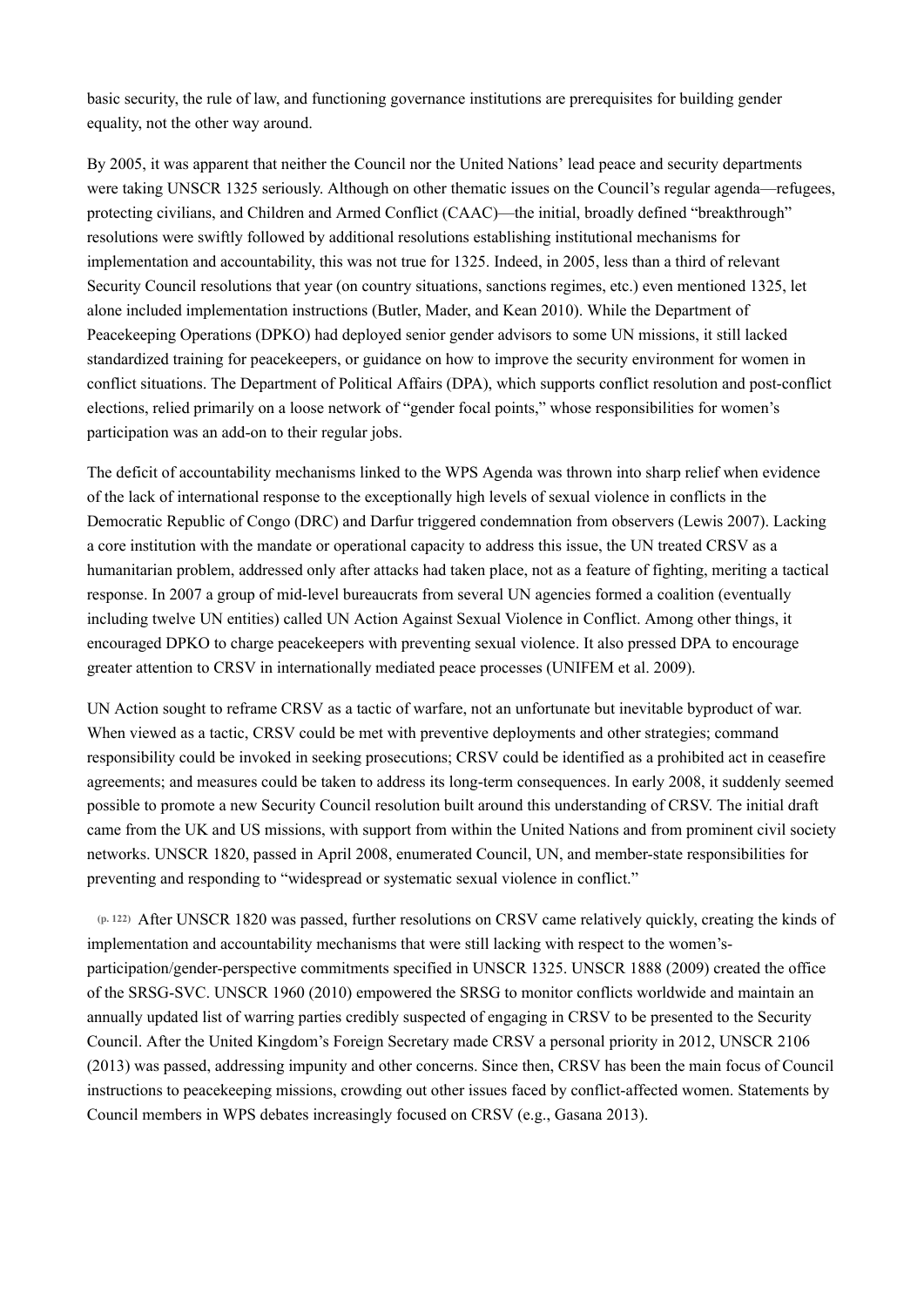The participation agenda had not entirely disappeared, and indeed a reaction against the over-focus on sexual violence had been developing momentum. UNSCR 1889 (2009) presented by Vietnam called for improved responses to women's needs for basic public services, economic security, and access to decision-making. UNSCR 2122 (2013) urged improved reporting from UN field missions on women's participation in elections and greater member-state support to women's organizations in conflict situations. Other proposals—a requirement that newly deployed UN envoys establish consultations with women's organizations within thirty days, or that gender quotas in post-conflict elections be regularly advocated—were dropped during the 2122 negotiations because of a view, shared by some member states and DPA, that the idiosyncrasies of conflict situations militate against imposing formal participation requirements on mediators or governments. Another "participation" resolution, 2242, which passed on October 13, 2015, while falling short of establishing mandatory procedures to ensure women's participation in peace or recovery processes, laid the ground for an oversight mechanism to track the Council's performance in this area, an informal working group on WPS, which could not only ensure consistent Council responses to abuses of women's rights, but also spur it to promote women's engagement in conflict resolution and recovery.

# **Council Dynamics and the Women, Peace, and Security Agenda**

The implementation of the "participation" component of the WPS resolutions is extremely sensitive to existing divisions in the Council between members that favor a broader "human security" approach to peacebuilding, and those seeking to minimize the scope of external influence on the choices facing post-conflict authorities. By contrast, the "protection" component is widely regarded as more firmly within the Council's mandate. By linking peacebuilding with the long-term project of gender equality, UNSCR 1325 could be understood to implicate the Council in a major project of social **(p. 123)** change. As a result, some Council members have criticized what they regard as Council "mission creep" into "developmental" (and even cultural) matters. During the annual Open Debate on UNSCR 1325, Russia and China have regularly reminded the Council that the Commission on the Status of Women, the Economic and Social Council, and other bodies are more appropriate forums for discussing women's rights and empowerment. They are joined periodically by non-permanent Council members, including many non-aligned states and the G77, who consider women's empowerment a development or human rights issue, not a matter of international peace and security. This group includes the most vocal advocates of Security Council reform—notably India, Brazil, and South Africa—all of which seek permanent membership.

This concern is linked to the broader worry that the Security Council will use new human rights–related doctrines to expand its mandate and, potentially, justify military intervention. The Council's 2011 authorization of air strikes in Libya was a major influence on this thinking. This intervention invoked the international community's "responsibility to protect" and was subsequently seen by Council members such as India as having transformed into a mission to effect "regime change"—that is, to overthrow Libyan leader Muammar Gaddafi. India and other countries expressed outrage at this turn of events. This sense of betrayal spilled over into debates over matters such as the Council's approach to the WPS Agenda.

Russia, China, and other Council members from the G77 have long resisted creating anything that might resemble an accountability mechanism for ensuring compliance with UNSCR 1325. However, UNSCR 1889 (2009), perhaps because it was sponsored by Vietnam, a country with impeccable anti-imperialist credentials, did call for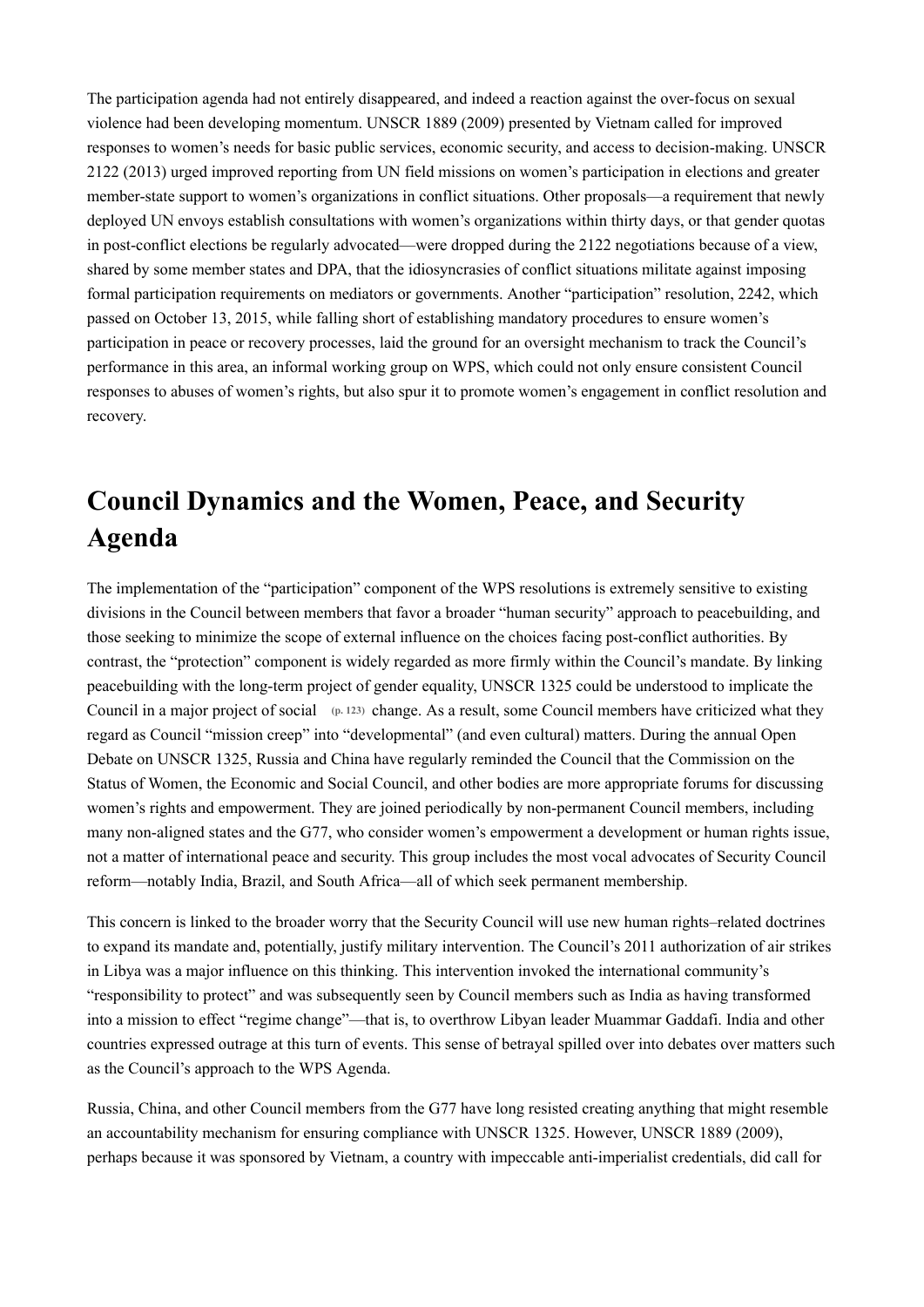the UN system to develop a set of statistical indicators to track the implementation of WPS commitments (see Castillo Díaz and Cueva Beteta, Chapter [14](http://www.oxfordhandbooks.com/view/10.1093/oxfordhb/9780199300983.001.0001/oxfordhb-9780199300983-e-15#) in this volume). As a result, since 2010, the Secretary-General's annual 1325 report to the Council has included data that highlights trends in, for instance, the number of women in peace processes, the extent to which peacekeeping operations adopt measures to improve the security environment for women, and the degree to which national human rights bodies address conflict-related crimes against women. Each step on the gradual path toward institutionalizing this feature of the annual report has been fiercely resisted by G77 states. For instance, during 2012, when India and Pakistan both served on the Council, the two countries displayed unusual diplomatic unity in opposing (unsuccessfully) the further development of these indicators.

An important source of information regarding the Council's commitment to the protection and participation aspects of WPS is the instructions or "mandates" it issues to UN missions. Mandated actions for UN missions determine staffing and funding decisions and affect the balance between protection and participation on the ground. In principle, the content of these mission-specific resolutions are informed primarily by the regular reports to the Council from UN missions that contain recommendations for UN actions. One analysis of the mission reports to the Council found that less than 18 percent of those issued between 2000 and 2003 made multiple references to gender issues, and when they did, women were rarely mentioned as "potential dynamic **(p. 124)** actors," as opposed to victims of violence ([OSAGI 2003](#page-10-6)). By 2013, according to "Security Council Report" (SCR), an NGO that analyzes the Security Council, references to gender issues were found in most reports to the Council, though nearly 40 percent of these were non-substantive mentions of "women and girls" ([SCR 2014\)](#page-10-7). Only one-third of UN field mission reports to the Council in 2013 contained a specific dedicated section on gender issues. Since the passage of the first resolution on sexual violence in 2008, however, these reports contain far more detail on sexual violence than on women's political participation and engagement in post-conflict priority-setting ([SCR 2014\)](#page-10-7).

Most country-specific resolutions passed by the Security Council—of which there were thirty in 2013—mention at least one WPS resolution in their preambular paragraphs. What matters, however, are the operational paragraphs (OPs). These contain specific instructions that trigger staff-appointment and funding-allocation mechanisms. Three patterns marked the Council's 2013 resolutions [\(SCR 2014\)](#page-10-7). First, operational instructions relating to gender issues increasingly, often exclusively, address sexual violence. Second, when resolutions do mention women's participation as a mission responsibility, concrete instructions are noticeably absent. Third, instructions on gender issues are sometimes missing completely or are included inconsistently. The 2013 mission mandate renewals for Abyei (Sudan and South Sudan) and Iraq made no mention of women's participation in their operational paragraphs ([SCR 2014\)](#page-10-7).

Even when mandates on women's participation are substantive and specific, the Security Council rarely follows up with close scrutiny of the mission's performance to determine whether these instructions were carried out. For instance, the April 2013 resolution 2100 for Mali instructs the UN mission (MINUSMA) to work with the Malian government to ensure women's meaningful participation in the upcoming national political dialogue and elections. Despite MINUSMA's many implementation shortcomings on WPS issues, Security Council members failed to questionUN officials about them in Council meetings.<sup>1</sup> This failure to monitor the implementation of mandated actions in this specific area sends a signal that UN missions can safely ignore this issue because a lack of action will be neither noted nor condemned.

<span id="page-4-0"></span>The 2014–2015 period saw a shift at least at the rhetorical level in the attention the Council devoted to the issue of women's participation. In part, this came from the focus on issues of participation highlighted in negotiations over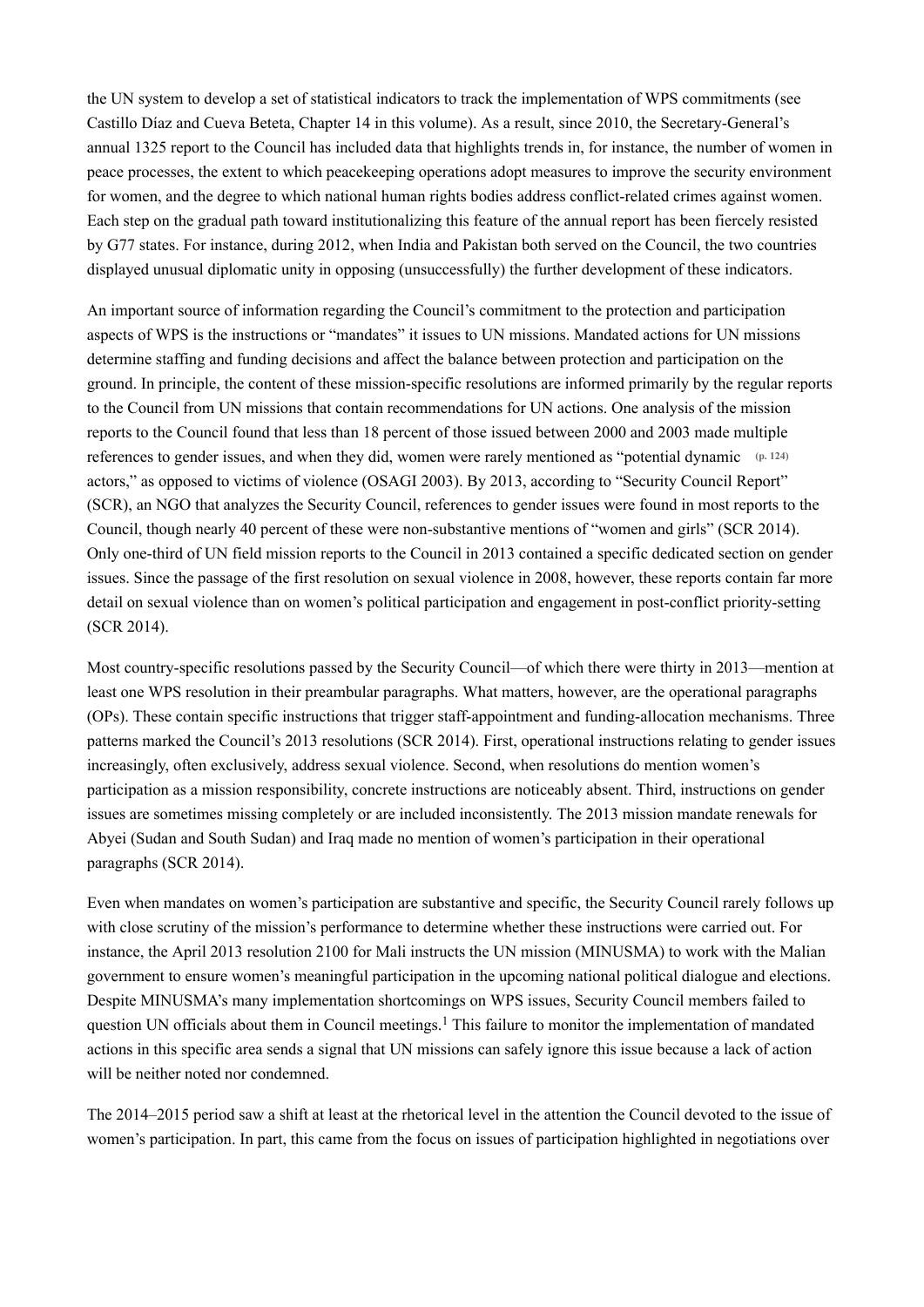resolutions 2122 (2013) and 2242 (2015). In part, it was a response to international debates on women's participation by women's groups to mark the fifteenth anniversary of the passage of resolution 1325 in October 2015. While a detailed analysis of this heightened attention to participation on recent Council actions has not yet been conducted, we would predict an improvement in the number and quality of instructions regarding women's participation in elections and in governance reform processes in mission contexts since the end of 2013. This is particularly likely as the composition of the Council in 2014 and 2015 included countries that made a point of insisting on attention to women's rights—countries like Australia, Chile, Argentina, South Korea, and Spain. Unfortunately, the incoming non-permanent members in 2016 included fewer gender-equality champions and some that have aligned themselves to conservative negotiating blocs at the United Nations, such as Egypt and Malaysia.<sup>[2](#page-11-3)</sup>

<span id="page-5-0"></span>**(p. 125)** If women's participation is not to be held hostage to the random chance of a favorable alignment of gender-equality champions on the Council, it is critical that within the UN system itself there is clear support for the women's participation agenda and consistent supply of relevant information on which the Council can base its instructions to missions. However, the flow of data and analysis to the Council on the full range of issues relevant to implementing the WPS resolutions is remarkably uneven. This reflects considerable variation in institutional investment in WPS capacities at UN headquarters, where the leading peace and security institutions—notably DPA and DPKO—have few incentives to prioritize gender issues, and in the field, where the positioning and professional background of gender advisors in UN missions, whatever form their deployment takes, are often inadequate to ensure the collection of necessary data, the production of high-quality gender and conflict analyses, or the delivery of critical information to the Council.

# **Bureaucratic Politics and the UN System**

The analytical and operational capacity of UN bodies with a mandate to promote women's empowerment is of central importance to the implementation prospects of Security Council WPS resolutions, and helps explain the tension between their protection and participation elements. UN system entities have a strong interest in providing data, analysis, and recommendations for actions to Security Council members. Doing so can help to sustain international attention to the group, process, or issue in question (e.g., refugees, children, mediation, the environment), and can validate the work of the entity in question, thus ensuring donor support and inclusion in key policymaking forums.

However, providing these inputs is a challenge for some UN entities, particularly agencies, funds, and programs that operate outside the UN secretariat. DPKO and DPA are the key Secretariat entities on peace and security: DPKO coordinates and manages UN peacekeeping missions and delivers assessments from these missions to the Council of threats of conflict escalation or prospects for resolution and mission draw-down; DPA conducts analytical work on country situations (including technical assessment missions to support post-conflict elections) and provides experts—including mediators—to support conflict-resolution efforts. Most UN agencies, by contrast, are not nearly as well structured to support the Security Council's normative and operational work, focusing instead on country-level programming. One constraint on their capacity to provide objective information to the Council is that they are governed by executive boards composed of UN member states that prefer not to see information about their country's performance aired in intergovernmental forums.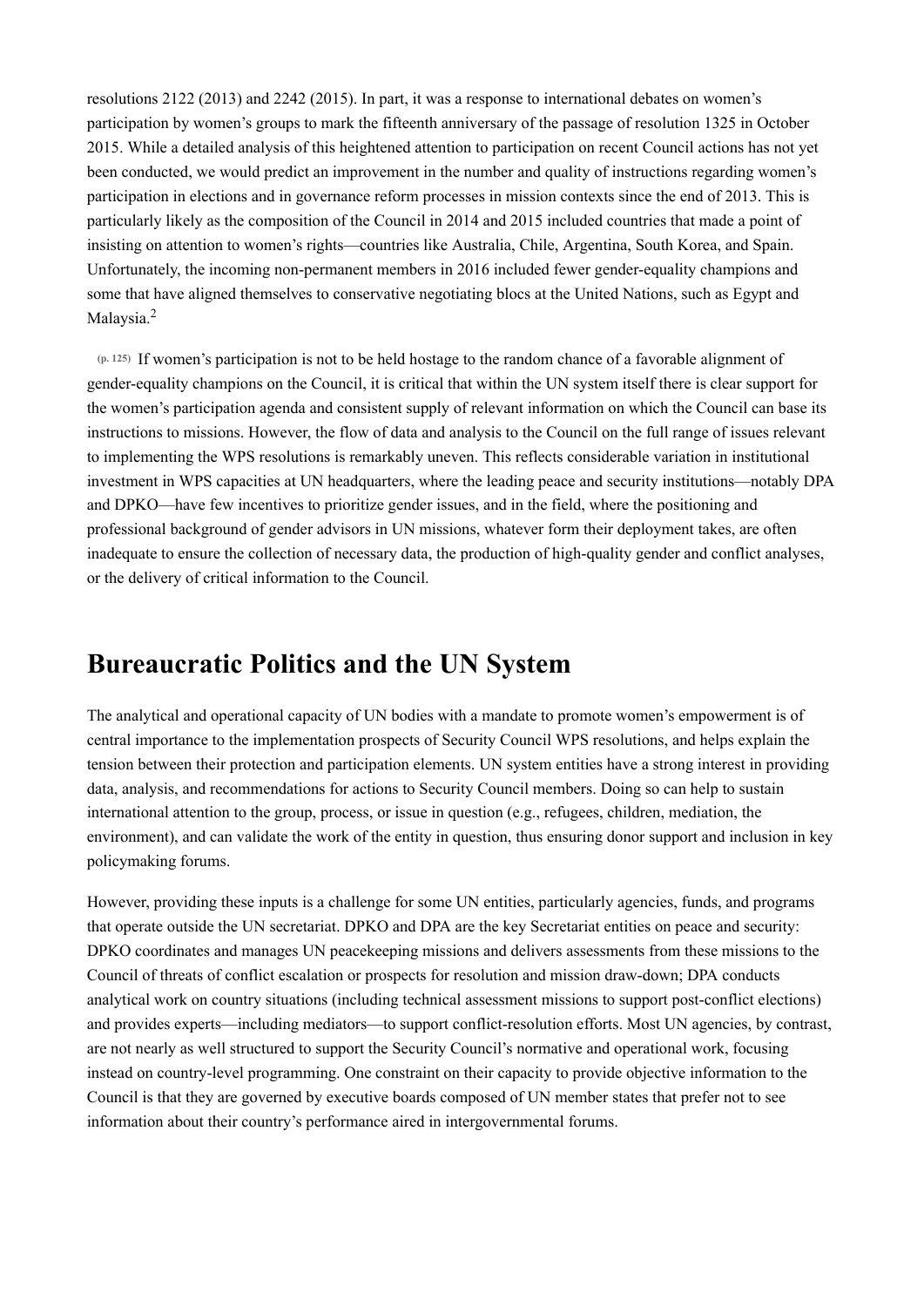This perverse institutional incentive led the Security Council to create specialized reporting positions (SRSGs) on specific abuses, including on Children and Armed (p. 126)<sup></sup> Conflict in 1999, and a decade later, on Sexual Violence in Conflict (SVC). Offices for these SRSGs monitor and report on abuses and brief the Council periodically. A lesser-known function is to support the inclusion of mandate language in country resolutions so that UN missions have instructions to take action to prevent atrocities. There is no UN entity providing the same "service" to the Council on issues of women's participation and empowerment, whether in terms of simply providing text, or providing valuable political analysis, data, and arguments to support the case for women's inclusion. Up to 2010 there was no agency dedicated to advancing the rights of women equipped with the same resources, or mandate to provide services ranging from advocacy to humanitarian relief to long-term development assistance, as for instance UNICEF has enjoyed in its work on behalf of children. This was precisely the rationale for the creation of the UN Entity for Gender Equality and Women's Empowerment (UN Women) in mid-2010. UN Women has the same status as other major UN agencies—its chief executive is an Under Secretary-General who participates in all of the UN's top decision-making forums. But UN Women lacks adequate funding—falling far short of the estimated minimum half billion dollars needed to meet its mandate—and the kind of field presence that can make a difference on the ground [\(Bunting 2011\)](#page-9-2).

UN Women's founding mandate provides for the organization to inherit the mandates of its precursor entities, but these were relatively weak on peace and security—1325, for instance, and UN Women's relationship to the Security Council are not mentioned in its founding General Assembly resolution [\(United Nations 2010\)](#page-11-4). UN Women set out to concretize its mandate on WPS via country-level programming to support women's peace organizations and to ensure that gender issues were addressed in transitional justice, security sector reform, and post-conflict electoral processes. It also worked with OHCHR to add WPS to the CEDAW framework, supporting the consultations and production of draft text for General Recommendation 30 (2013) on "Women in Conflict Prevention, Conflict and Post-Conflict Situations" [\(CEDAW 2013](#page-9-3); [Swaine and O'Rourke 2015](#page-11-5)).

Most striking was an increasingly ambitious engagement with the Security Council itself, via UN Women's annual responsibility to draft the Secretary-General's report to the Council on women and peace and security. This was used strategically to recommend priority actions to advance women's participation (many of which are included in resolutions 2122 and 2242) and to intensify the Council's focus on women's voice in conflict resolution, for instance through securing invitations by the Council for briefings from the UN Women executive director. Staff of UN Women's small "Peace and Security" section also functioned as the Secretariat for the production of the 2015 Global Study on the implementation of 1325 (which was called for in resolution 2122). And these same individuals identified the political opening provided by the fifteenth anniversary of resolution 1325 to insert a Council working group on WPS in the draft of resolution 2242. This is an institutional innovation, with the potential to balance the protection and participation elements of the WPS Agenda. The working group will be "informal," which means it will have much more flexibility than the Council's formal working groups on sanctions against regimes or on thematic issues such as Children **(p. 127)** and Armed Conflict or Conflict Prevention in Africa. While it will lack authority to *require* (as opposed to *recommend*) Council actions, it will be free to bring a wide range of information on WPS to the Council's attention, information not subject to the legal evidentiary requirements that circumscribe the knowledge base and actions open to other working groups.

UN Women's limited funding and thin field presence means that it has not been able systematically to engage with the Security Council to the extent needed to ensure consistency or timeliness in the information base on which country-specific Council recommendations are made. UN Women also still lacks the ability to provide the direct service to Security Council members offered by the Office of the SRSG on SVC—that is, to offer on a routine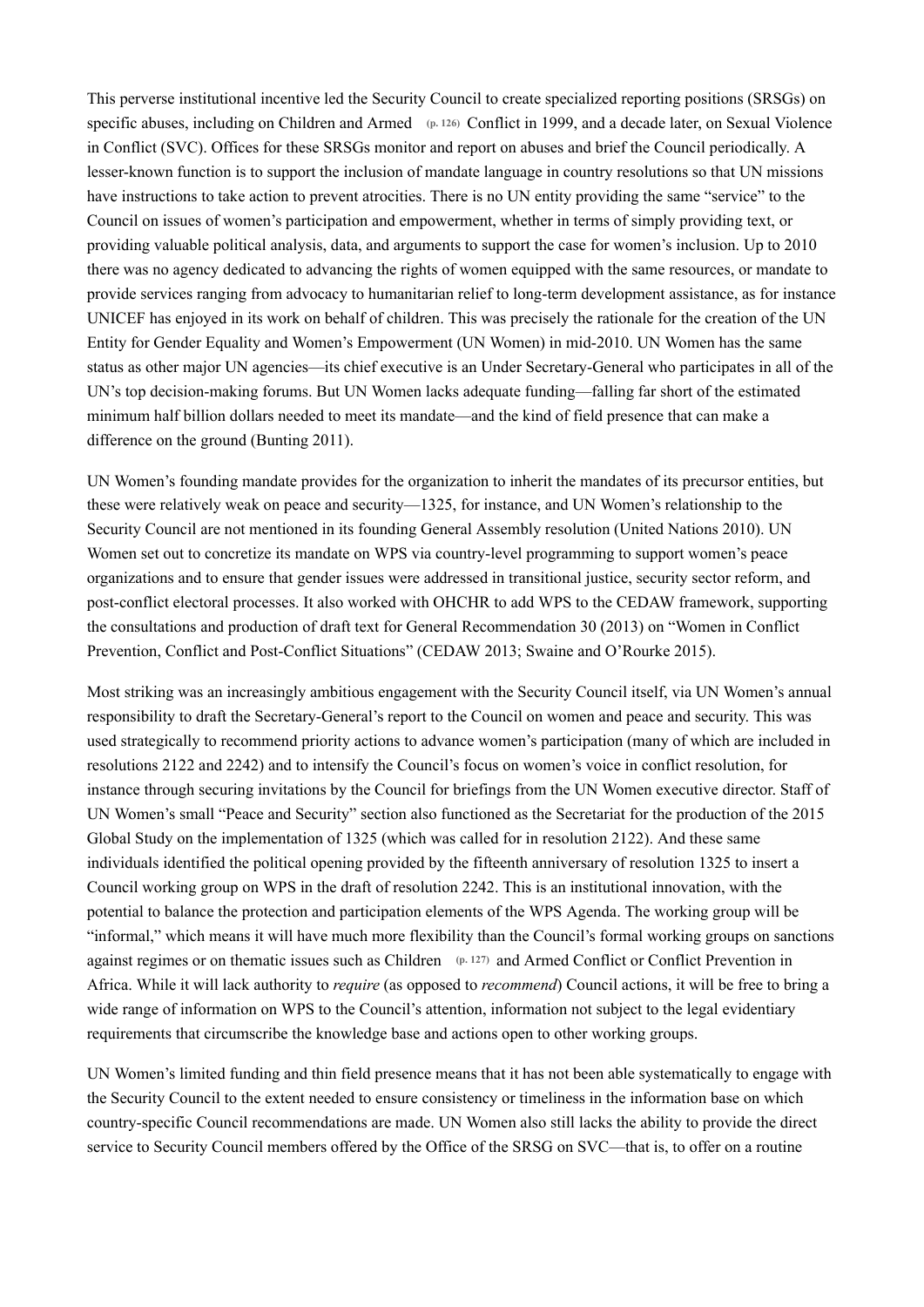basis precise, carefully formulated language (and justifications) for instructions to be contained within Council mission mandate renewals.

While UN Women is an obvious actor to offer gender-relevant political analysis to the Council, it lacks the field presence to provide the gender advisors in peacekeeping and political missions with useful intelligence to feed into regular reporting to the Council. The Department of Political Affairs (DPA), by contrast, is much better positioned to generate data on women's engagement in conflict resolution and recovery. DPA's country desk officers conduct analyses of "fragile" situations; its officials and special envoys convene national dialogue and peace processes; and its Electoral Assistance Division (EAD) draws on the considerable expertise of its regional missions and (where present) country-level political missions to assist post-conflict countries in organizing elections. Despite this wideranging remit, DPA has never provided the Security Council with a dedicated briefing on women's role in preventing, resolving, and recovering from conflict, not even in the now defunct periodic "horizon-scanning" briefings (introduced in 2011), in which the Under Secretary-General for Political Affairs provided the Council with conflict trend analysis on topics such as elections in Africa, concerns with instability, or power-sharing mechanisms.

Yet, DPA has power within the system to avoid taking action on agenda items that it deems of lesser priority, and it has clearly signaled that this is the case with regard to gender. Beyond a lack of leadership commitment, institutional design and culture explain why gender issues have received such low prioritization within DPA. DPA's gender unit is not located in the core areas of country-specific political analysis (the country desks under the regional divisions), but in its peripheral Mediation Support Unit, and is not funded by its core budget. Its gender policy formulation relies, to an unusually large extent, on inputs from external consultants on non-permanent contracts, most of whom face few incentives for engaging in the difficult task of pressing upper management for a more robust approach.

While we have focused here on the deficit in gender and conflict analysis to broaden Council attention beyond issues such as sexual violence, it is nested within a broader crisis in the quality of political analysis of conflict situations within the United Nations. This issue rose to international concern in 2015, where the low capacity of the UN to identify both spoilers and social forces supportive of peace-building in UN mission contexts was identified in two massive investigations as a major reason for the high failure rate of **(p. 128)** peace-building efforts. In *Uniting Our Strengths for Peace,* the much-anticipated report of the High-Level Independent Panel on United Nations Peace Operations (2015b), a key recommendation is to strengthen the United Nations' conflict and political analysis capacity. Astonishingly, this report's political analysis section does not address the need to incorporate an analytical capability on gender issues in conflict contexts ([Goetz and Jenkins 2015](#page-10-8)). A second [major assessment, the 2015 Peacebuilding Architecture Review, similarly neglects this issue \(Goetz and Jenkins](#page-10-8) 2015; [UN Advisory Group 2015a\)](#page-11-6).

Both reports do, however, mention the need to improve the performance of gender advisors in field missions, who are frequently marginalized from mission decision-making. However, while these two reports mention UN Women's potential role in building field-mission capacity in this area, they remain vague about how UN Women, puny in resources and institutional clout in relation to DPA and DPKO, might achieve this. During inter-agency consultations to input to the peace operations review in early 2015, UN Women suggested that this could be accomplished by adopting a similar model used by the Office of the High Commissioner for Human Rights (OHCHR), but adapted so that UN Women would support the recruitment of gender expertise in the missions, and provide technical support to the experts as needed in the areas of strategic assessment, planning, design,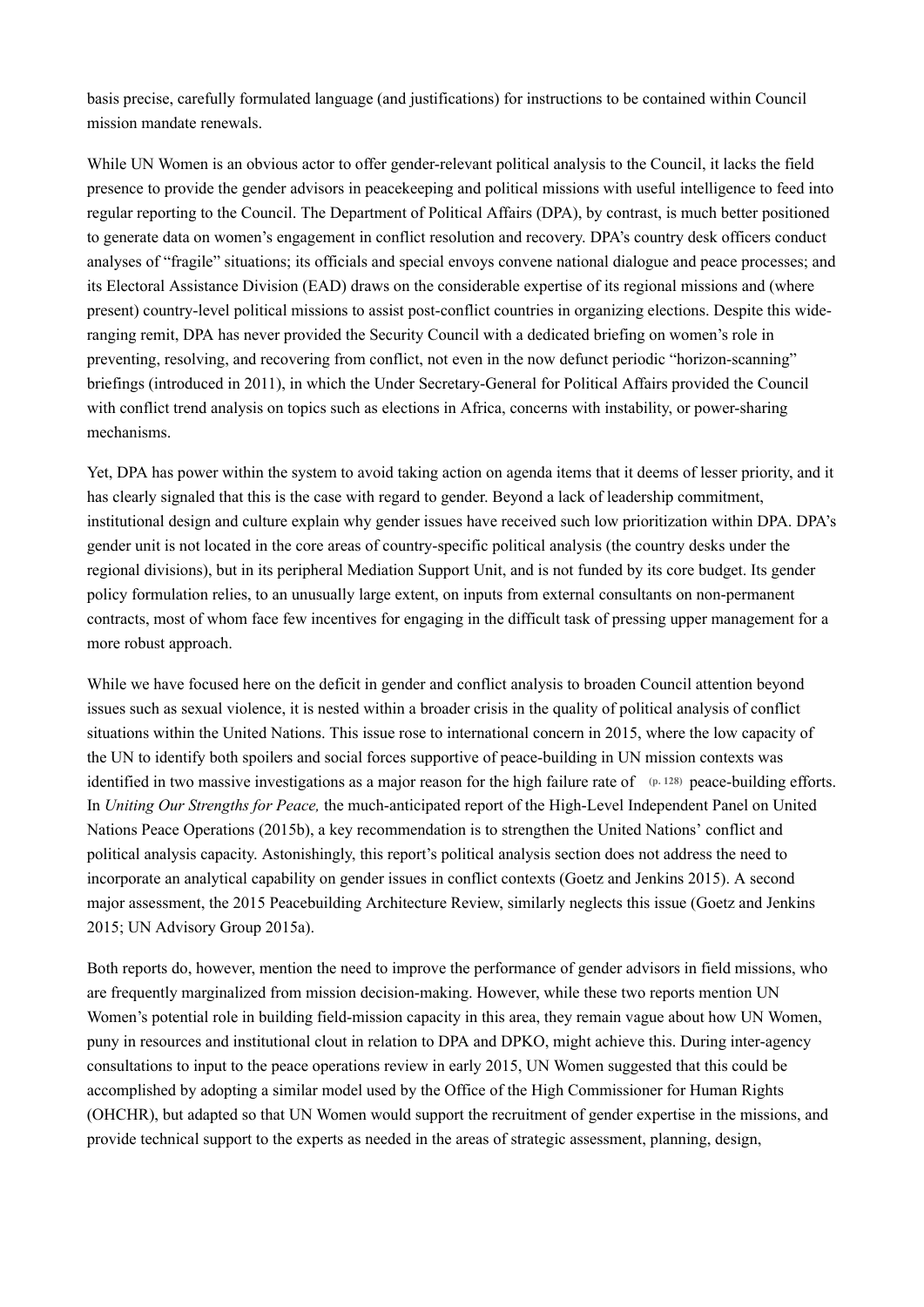benchmark creation, deployment, implementation, and evaluation, but with a single line of accountability to the head of mission and no budgetary implications ([UN Women 2015\)](#page-11-0). However, the suggestion was met with considerable resistance, leaving UN Women, the main interested party, on its own to handle this difficult negotiation for improved collaboration with DPA and DPKO.

## **Conclusion**

The differing levels of enthusiasm with which two aspects of the WPS Agenda (women's protection and participation) have been implemented reflect trends in the domains of both bureaucratic and intergovernmental politics. In terms of bureaucratic politics—within and across international organizations—a key factor that helps to explain the relative weakness of efforts to institutionalize the participation agenda is the performance of DPA, the UN lead on mediation and post-conflict elections, two critical elements of the participation agenda. DPA's institutional commitment to women's participation in peace processes or post-conflict elections is uneven, judging from outcomes, but is hard to assess, because the secretive nature of mediated peace talks, or of discussions with governments about the design of their electoral systems, makes it difficult to monitor DPA's actions. A lack of institutional transparency, along with resistance to UN Women's efforts to improve coherence and coordination on these matters within the UN, continues to have an adverse effect on the prospects for accountability among the actors responsible for delivering on the promise of UNSCR 1325 [\(Goetz and Jenkins 2016\)](#page-10-9).

At the intergovernmental level, Security Council composition determines whether it invests as much in women's participation as in protection. Even when Council **(p. 129)** composition includes gender-equality champions, it is limited in the extent to which it can craft detailed instructions on women's participation in elections, or in transitional justice measures, or in security sector reform, because of the uneven quality and quantity of useful information on gender and conflict dynamics locally. More broadly, a narrow focus on violence against women and on protection fits more readily into widely shared assumptions about gender and conflict than does an emphasis on women's political empowerment. Some Council members not only cannot accept gender equality—even in the context of post-conflict states—as essential to international peace and security; they regard efforts to empower women as potentially triggering (or exacerbating) conflict. Afghanistan, where girls' education is viewed as inciting Taliban militancy, is a primary example. Russia, China, and several non-permanent Security Council members (e.g., India, Pakistan, and Azerbaijan in the 2012–2013 period) see the Council's embrace of women's empowerment as moving the Council far outside its remit. Russia has consistently argued that the Security Council should not get involved in issues of political participation, traditionally the prerogative of sovereign states. Such [matters, they claim, should be referred to the UN Human Rights Council or humanitarian agencies \(e.g., Karev](#page-10-10) 2013).

It is no surprise that protecting women from danger is a bigger winner politically than investing in their political access and capacities. It is not easy to engage in sustained coalition-building with women's organizations, or to encourage post-conflict countries to consider the benefits of adopting a nationally appropriate quota system to fasttrack women into elected office. The idea of protection, on the other hand, situates women as sexually injured subjects, not agents demanding institutional changes to enhance their political participation (see Engle, Chapter [10](http://www.oxfordhandbooks.com/view/10.1093/oxfordhb/9780199300983.001.0001/oxfordhb-9780199300983-e-11#) in this volume). Unlike victims, women leaders do not fit predefined gender-role categories. Protecting women from CRSV is not incompatible with conservative views on women's roles and rights prevailing in many countries.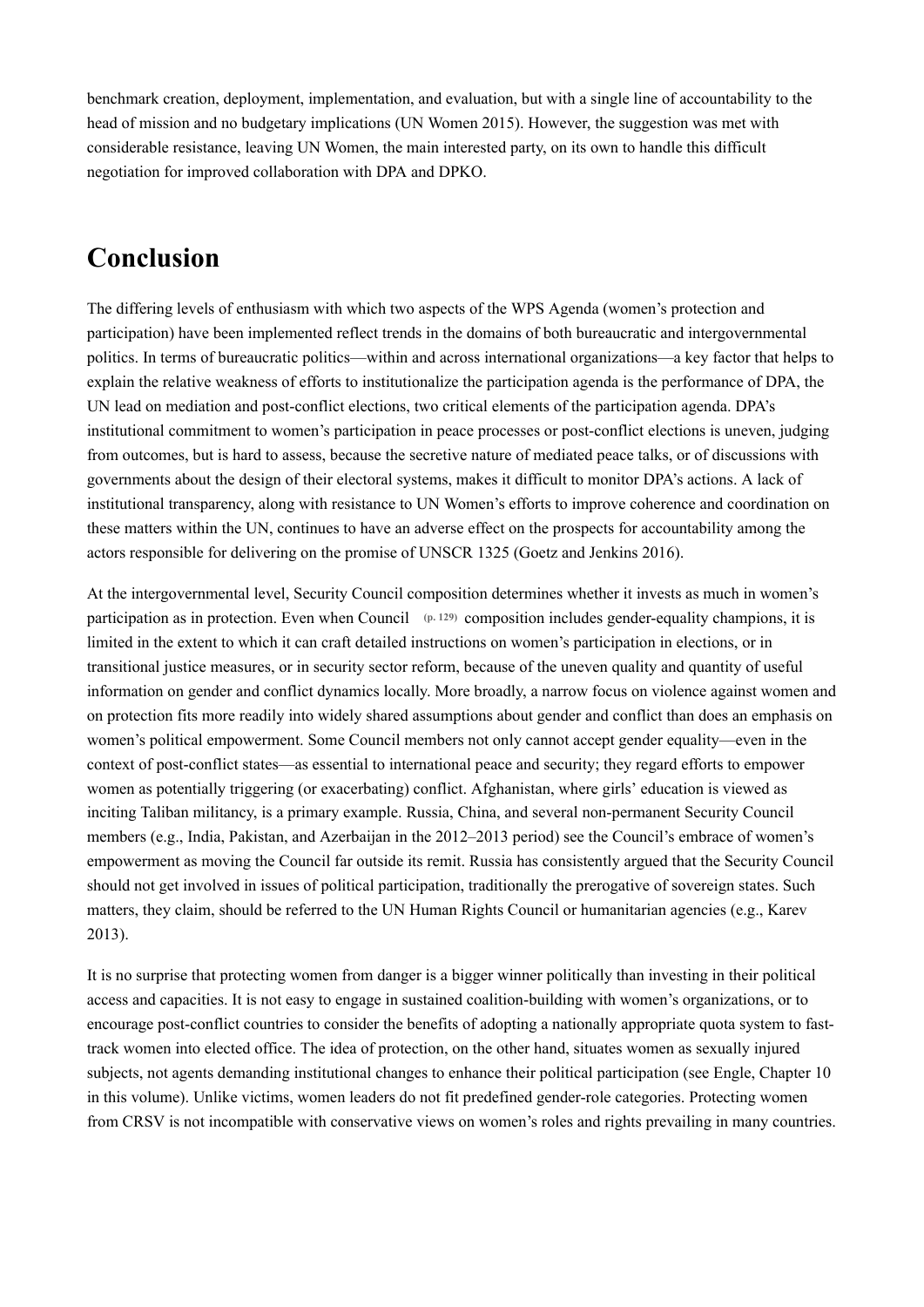Unfortunately, UNSCR 1325's emphasis on empowering women to engage substantively—including as leaders in all aspects of peace and security work is often regarded as revealing the Council's Western bias.

While there is no avoiding the political tensions on women's rights in the Council, the informal working group on WPS to which the Security Council has now committed under resolution 2242 will perhaps force an overdue convergence of the protection and participation concerns. To be effective, the working group will need access to up-to-date analyses of gender issues and women's political engagement in situations on the Council's agenda and beyond. It will also need to monitor Council actions and request explanations for failures to advance women's participation. To combat the inevitably powerful tug of attention to sexual violence in conflict, and to balance the strong presence and capacity of the OSRSG (Office of the Special Representative of the Secretary-General on Sexual Violence in Conflict), UN Women, which functions as the Secretariat for this new group, will have to make a capacity leap in analytical and coordination capabilities. At a minimum, it will have to assemble information from across the United Nations on a wider range of protection issues than sexual violence, such as the genderdifferential impact of depriving populations of food, shelter, health care, and education, **(p. 130)** and the deliberate targeting of hospitals and schools. It will need to generate gender-disaggregated data on forced disappearances, forced displacement, arbitrary arrest and detention, torture, restrictions on dress and freedom of movement, forced marriage, and the targeting and punishment of women because of their own activism or activism by male relatives.

Beyond this, it will need a close working relationship on the ground with the DPKO/DPA gender advisors to support women's civil society organizations and to enable women's participation in peace and security processes, including through the engagement of women and gender experts in planning peace talks, donor conferences, constitutional reform, and the like. At this time of writing, eight out of the United Nations' nine integrated multidimensional peacekeeping missions lacked a senior gender advisor, indicating a crisis in the gender architecture in conflict countries. Ultimately, institutionalizing sustained attention to gender equality issues in ways that keep women's agency and empowerment at the forefront of interventions requires that the two UN entities with field leadership in conflict contexts accept UN Women's coordinating and analytical role.

### **References**

<span id="page-9-0"></span>Butler, Maria, Kristina Mader, and Rachel Kean. 2010. *Women, Peace, and Security Handbook: Compilation and Analysis of United Nations Security Council Resolution Language, 2000–2010*. New York: PeaceWomen Project, International League for Peace and Freedom.

Find this resource:

<span id="page-9-2"></span>Bunting, Madeline. 2011. "Women's Rights Are in Danger of Becoming a Wordfest." *Poverty Matters* (blog), *The Guardian*. January 27, 2011. **[http://www.theguardian.com/global-development/poverty](http://www.theguardian.com/global-development/poverty-matters/2011/jan/27/un-women-funding-commitment)matters/2011/jan/27/un-women-funding-commitment**.

Find this resource:

<span id="page-9-3"></span>Committee on the Elimination of Discrimination Against Women (CEDAW). 2013. *General Recommendation No. 30 on Women in Conflict Prevention, Conflict, and Post-Conflict Situations*. UN Doc. CEDAW/C/GC/30 (October 18).

Find this resource:

<span id="page-9-1"></span>Gasana, Eugène-Richard. 2013. "Statement of Government of Rwanda." Statement given during Security Council Open Debate on Women, Rule of Law, and Transitional Justice in Conflict-Affected Situations, New York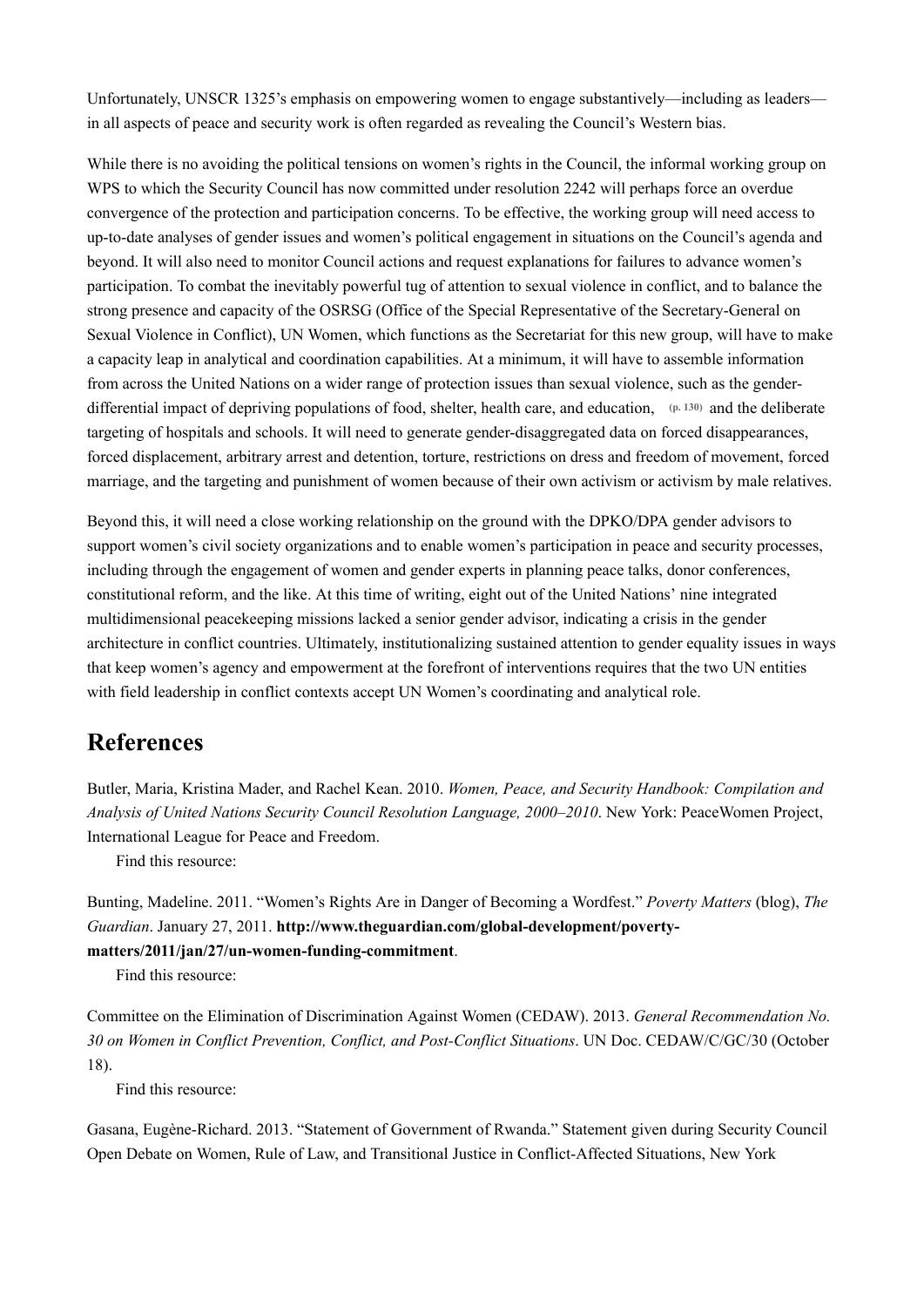(October 18).

Find this resource:

<span id="page-10-8"></span>**(p. 131)** Goetz, Anne Marie, and Rob Jenkins. 2015. "Missed Opportunities: Gender and the UN's Peacebuilding and Peace Operations Reports." *Global Peace Operations Review*. July 30.

**[http://peaceoperationsreview.org/thematic-essays/missed-opportunities-gender-and-the-uns-peacebuilding](http://peaceoperationsreview.org/thematic-essays/missed-opportunities-gender-and-the-uns-peacebuilding-and-peace-operations-reports/)and-peace-operations-reports/**.

Find this resource:

<span id="page-10-9"></span>Goetz, Anne Marie, and Rob Jenkins. 2016. "Agency and Accountability." *Feminist Economics* 1, no. 22: 211– 236.

Find this resource:

<span id="page-10-0"></span>Jenkins, Rob, and Anne Marie Goetz. 2010. "Addressing Sexual Violence in Internationally Mediated Negotiations." *International Peacekeeping* 17, no. 2: 261–277.

Find this resource:

<span id="page-10-10"></span>Karev, Sergei. 2013. "Statement of Government of Russia." Statement given during Security Council Open Debate on Women, Peace and Security, New York, November 30, 2012.

Find this resource:

<span id="page-10-5"></span>Lewis, Stephen. 2007. "Congo-Kinshasa: End Sexual Violence in Eastern Region." *AllAfrica*. September 13. **<http://allafrica.com/stories/200709130788.html>**.

<span id="page-10-2"></span>Nilsson, Desirée. 2012. "Anchoring the Peace: Civil Society Actors in Peace Accords and Durable Peace." *International Interactions* 38: 243–266.

Find this resource:

<span id="page-10-3"></span>O'Reilly, Marie, Andrea Ó Súilleabháin, and Thania Paffenholz. 2015. *Reimagining Peacemaking: Women's Roles in Peace Processes*. New York: International Peace Institute.

Find this resource:

<span id="page-10-6"></span>Office of the Special Advisor on Gender Issues and the Advancement of Women (OSAGI). 2003. *An Analysis of the Gender Content of Secretary-General's Reports to the Security Council: January 2000–September 2003*. New York: OSAGI.

Find this resource:

<span id="page-10-1"></span>Otto, Diane. 2006. "A Sign of 'Weakness?' Disrupting Gender Uncertainties in the Implementation of Security Council Resolution 1325." *Michigan Journal of International Law* 13: 113–175. Find this resource:

<span id="page-10-7"></span>Security Council Report (SCR). 2014. *Cross-Cutting Report: Women, Peace and Security*. 2014. New York: Security Council Report.

Find this resource:

<span id="page-10-4"></span>Stone, Laurel. 2014. "Women Transforming Conflict: A Quantitative Analysis of Female Peacemaking." Master's thesis, Seton Hall University, New Jersey.

Find this resource: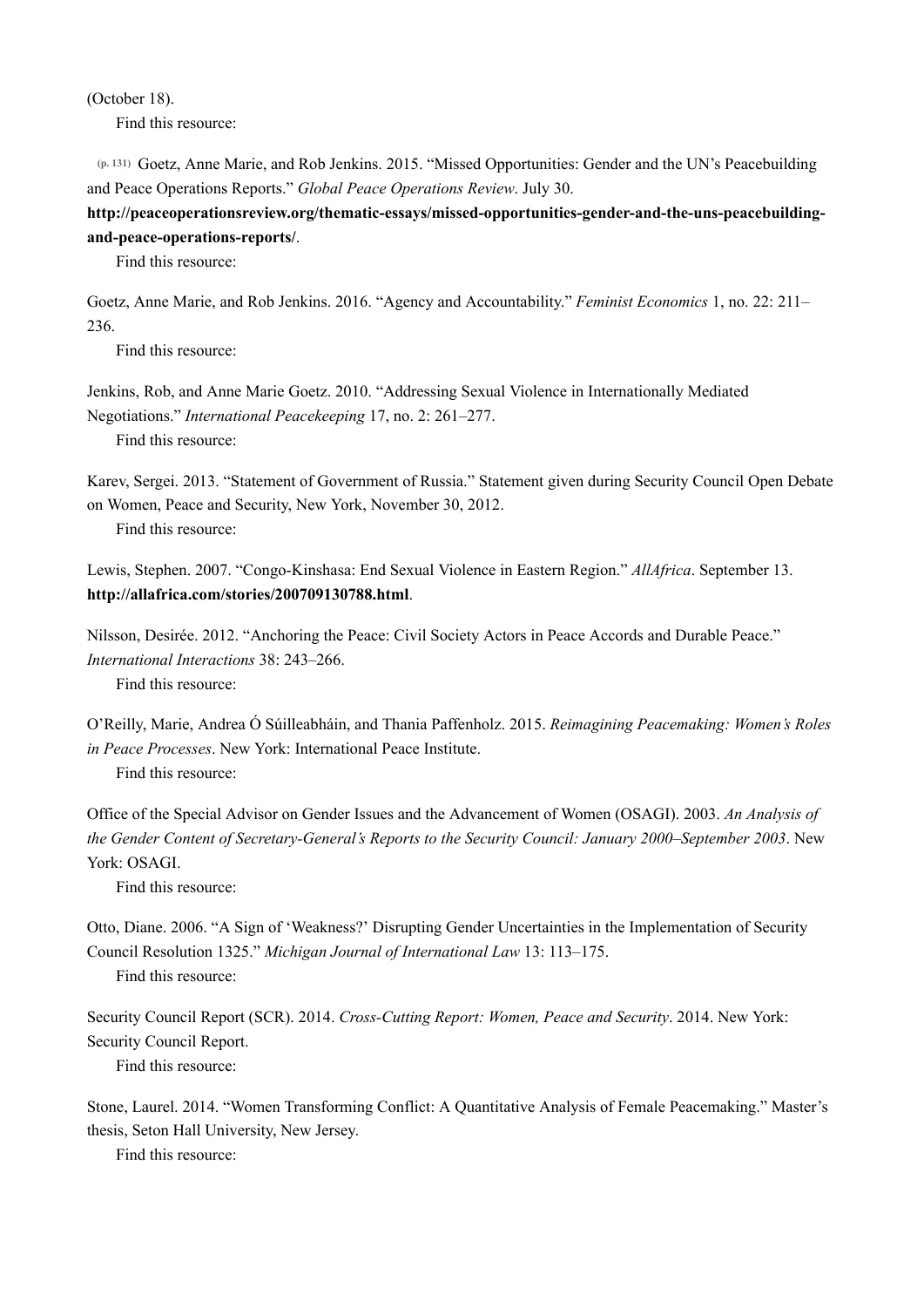<span id="page-11-5"></span>Swaine, Aisling, and Catherine O'Rourke. 2015. *Guidebook on CEDAW General Recommendation No. 30 and the UN Security Council Resolutions on Women, Peace and Security.* New York: UN Women. Find this resource:

<span id="page-11-4"></span>United Nations. 2010. G.A. Res. 64/289 (July 2). Find this resource:

<span id="page-11-6"></span>UN Advisory Group of Experts on the 2015 Review of the UN Peacebuilding Architecture. 2015a. *The Challenge of Sustaining Peace*. New York: United Nations.

Find this resource:

<span id="page-11-1"></span>UN Development Fund for Women (UNIFEM), UN Department of Political Affairs, UN Department of Peacekeeping Operations, UN Development Programme, and Centre for Humanitarian Dialogue. 2009. *Conflict Related Sexual Violence and Peace Negotiations: Implementing Security Council Resolution 1820: Report on the High-Level Colloquium.* New York: UNIFEM.

Find this resource:

UN High-Level Independent Panel on Peace Operations. 2015b. *Report on Uniting Our Strengths for Peace: Politics, Partnership and People*. UN Doc. A/70/95-S/2015/466 (June 1). Find this resource:

<span id="page-11-0"></span>UN Women. 2015. "Gender Architecture in Peace Operations and Integration with the UN Country Team." Submission to the High-Level Independent Panel on Peace Operation. New York: UN Women.

Find this resource:

#### **Notes:**

<span id="page-11-2"></span>([1.](#page-4-0)) Information learned during private communications with staff in missions of members serving on the Council.

<span id="page-11-3"></span>([2.](#page-5-0)) The "Group of the Friends of the Family" is a growing collection of countries (initially eleven) that declared its intention in early 2015 to bargain as a group to defend an undefined, but implicitly conservative, version of "the family" in international negotiations, for instance at the Commission on Population and Development. See Friends of the Family, "Statement of the Group of Friends of the Family" (New York). [https://sustainabledevelopment.un.org/content/documents/12348Joint%20statement](https://sustainabledevelopment.un.org/content/documents/12348Joint%20statement-friends%20of%20the%20family.pdf)friends%20of%20the%20family.pdf.

#### **Anne Marie Goetz**

Anne Marie Goetz is a Professor at New York University at the Center for Global Affairs. She was a Fellow of the Institute of Development Studies at the University of Sussex and was a senior advisor on Women, Peace and Security at UNIFEM/UN Women, where she developed policy on women and peace-building and combating sexual violence in conflict. Goetz is the author or co-author of seven books on women's rights, democratization, and accountability, including No Shortcuts to Power: African Women in Politics and Policy-Making (Zed Press, 2003), and Governing Women: Women in Politics and Governance in Developing Countries (Routlegde, 2009).

#### **Rob Jenkins**